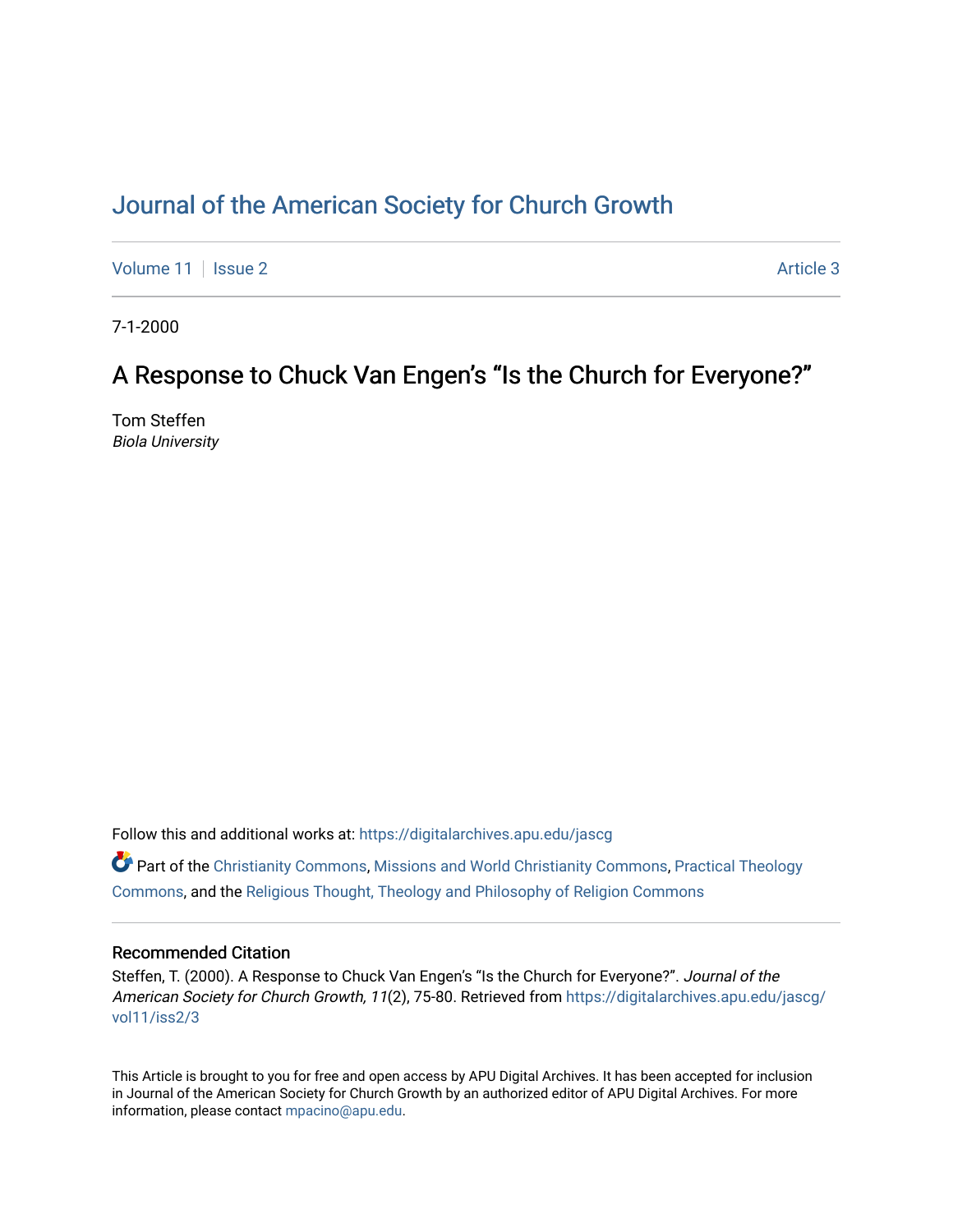### A Response to Chuck Van Engen's "Is the Church for Everyone?"

#### Tom Steffen

Van Engen's article "Is the Church for Everyone?" depicts what other scholars have come to expect from him: comprehensiveness of the topic, a strong theological base, in-depth analyses, humbleness, and a long document. My friend has not disappointed us in any of these areas. I will attempt to respond in kind (except length), reflecting briefly on the homogenous unit, North American church planting, and some possible implications for the American Church Growth Movement.

#### Homogeneous Unit

"Because God's mission seeks careful and balanced complementarity between universality and particularity," argues Van Engen, "churches in North America should strive to be as multiethnic as their surrounding contexts." His thesis places the crosshairs squarely and steadily on the homogenous unit principle (HUP). According to Scripture, should the HUP be the startpoint? The goal? Something in-between? What role does the local context play in all this? Van Engen believes that Christ is in the business of bringing unity out of diversity, yet respecting both. Being a visual person, I've designed Figures 1 and 2 as an attempt to capture this:

Journal of the American Society for Church Growth, Spring 2000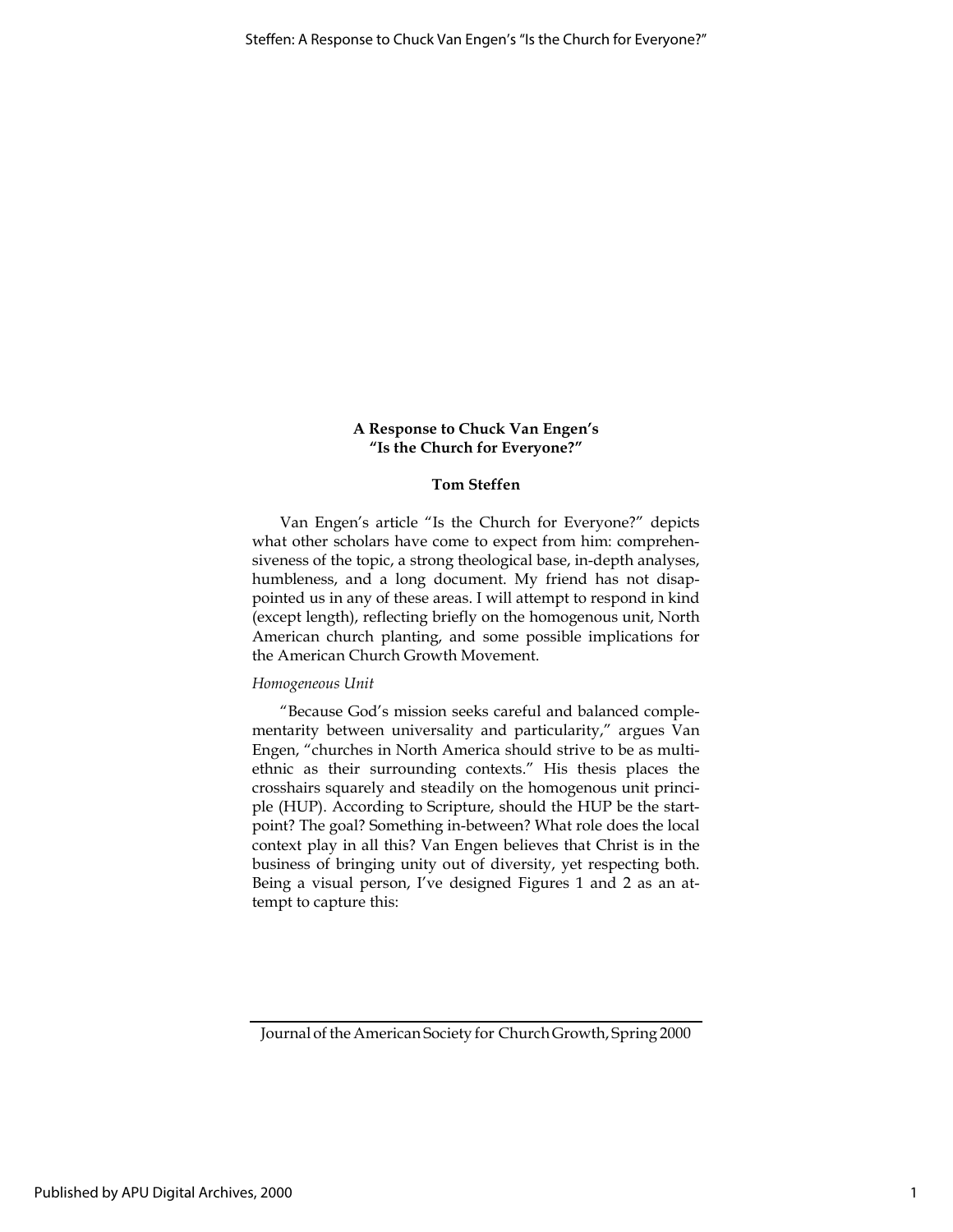

Figure 1: Bringing balance to universality

Figure 1 shows that when universality is too highly regarded, cultural blindness tends to prevail, leading to the imposition of cultural dominance (including that coming from North American church planters), minimizing unity and inclusiveness. Figure 2 shows that when particularly reigns, fragmentation and individual particularities take preference, minimizing receptor orientation and critical contextualization.



Figure 2: Bringing balance to particularity

Since "we are all immigrants . . . all Christianity in America has been ethnic Christianity." Van Engen is quick to note, however, that Nineteenth Century immigrants shared a common world view: Western-European-Enlightenment roots. Today it is a very different story. Global immigration brings missions not only to our back door, but our front door and side doors as well. Van Engen's solution? Plant multi-ethnic churches!

But does planting multi-ethnic churches always bring bal-

Journal of the American Society for Church Growth, Spring 2000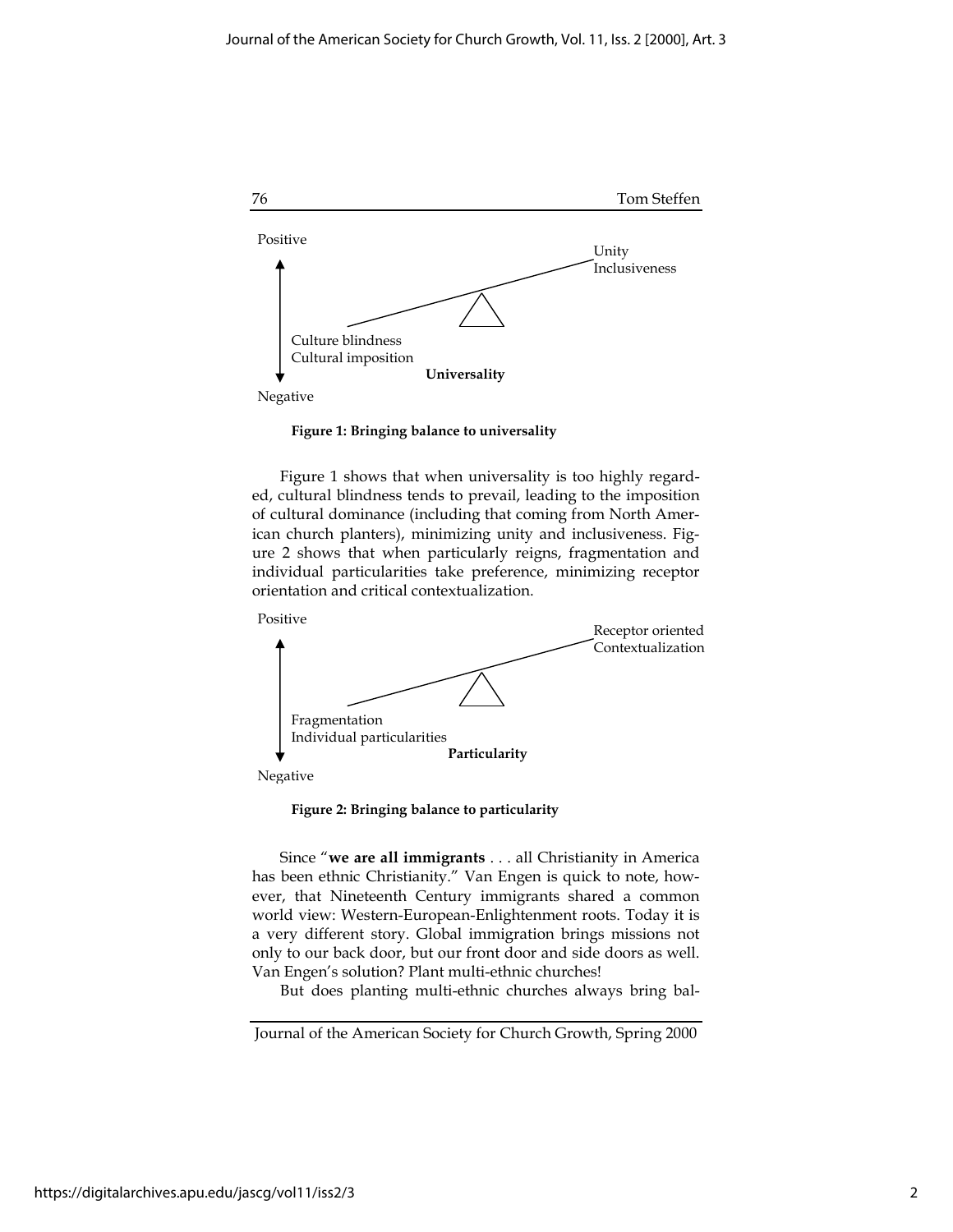#### Response to Chuck Van Engen 77

ance to the HUP? What cultures and subcultures comprise those who attend such churches? Which language becomes the medium of communication? Is a particular socio-economic level evident? Educational level? Which worship style reigns? Leadership style? Decision-making patterns? Conflict resolution models? Finding that critical balance between universality and particularity may be more elusive than one thinks, particularly if the church reflects the dominate culture within the multi-ethnic church. One wonders if there are different levels of cultural purity within multi-ethnic churches. To what extent has universalism blinded us from identifying these?

Van Engen wisely notes that not every context is ready for or requires a multi-ethnic church. George Reitz [nycreitz@aol.com] cogently comments:

Sympathies often lie with this [multi-ethnic] model. It reflects the idealism of our spirituality. The Heavenly Jerusalem will one day contain every tongue, tribe and nation, in a united way worship our God of heaven and earth!

Reality says that there is a power of culture. That people respond best in the forms and language they feel most comfortable with. Then there is the financial strains of urban ministry which force the church to take pragmatic approaches. A Multi-congregational Church Planting Model addresses this reality. (Steps to Developing an Urban Strategy: A Workbook, 2000:23)

But if choreographing replaces cloning in multicongregational or multi-ethnic churches, if a common vision surrounded by servanthood by all participants prevails, a strong message is sent to the greater community about this person called Jesus Christ (Jn 13:35).

#### North American Church Planting

I found Van Engen's critique of the various books on North American church planting sad, but not surprising. The false idea of universality remains way too high among the authors mentioned. But what can one expect when much of the religious training received probably was devoid of the behavior sciences that have a way of challenging ethnocentrism. I think back to the late 50s when anthropology hit the mission world. Missionaries

Journal of the American Society for Church Growth, Spring 2000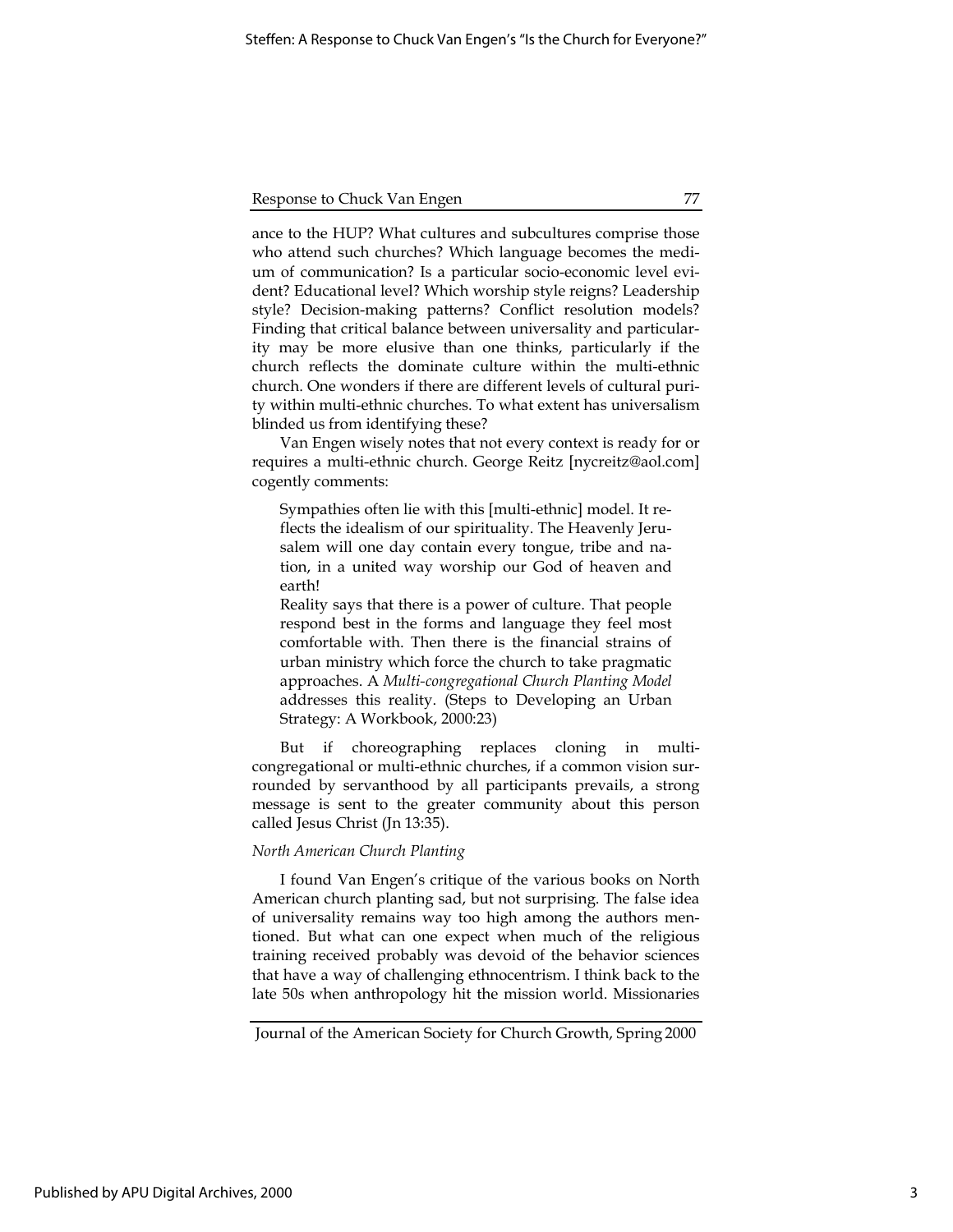#### 78 Tom Steffen

finally realized that those they sought to reach had a specific culture, not to mention subcultures. One-size-fits-all strategies (evangelism, church planting, community development, counseling, theology, leadership development, and so forth), they discovered, do not work well in most cross-cultural contexts.

The above insight soon led some to realize that not only does the target audience have a culture and subcultures, so does the messenger! They realized missionaries must know just as much about themselves as they do about the host culture, maybe even more (Steffen, Reconnecting God's Story to Ministry, 1996:17)! This led to a major paradigm shift for many. A new principle arose: earn the right to be heard; become a learner before becoming a communicator.

If the above principle is followed the overemphasis on universalism would be modified. The messengers would begin to realize that their interpretation of the gospel is more culturally influenced than previously thought. For example, the decisionmaking pattern may need to be expanded to include groups as well as individuals; rituals, such as raise your hand, walk the isle, pray this prayer, etc., designed to communicate when a person is saved may be driven more by time orientation than Scriptural precedence, as may a quick presentation of a few spiritual laws; providing little Old Testament foundation for the gospel may reflect an anti-history bias; providing little connection between the gospel presentation and on-going follow-up may reflect a pedagogical preference for emphasizing the parts over providing a more holistic big picture.

Every theology, including Western theology, also reflects cultural bias. This does not necessarily mean that these theologies are inadequate for salvation, but it does point out that it is biased to address issues considered important by its designers. While some may want to critique the ethnotheologies of others (liberation theology, water buffalo theology, Pentecostalism, etc), we often forget that our own theologies are also ethnotheologies. I find it very interesting that in a certain seminary with over fifty percent of the student body being foreign, the majority being Asian, topics such as dreams, barrenness, corporate sin and salvation, polygamy, and ancestor veneration go virtually overlooked, even though these are issues many students must constantly face.

Maybe critical theology, rather than ethnotheology, would

Journal of the American Society for Church Growth, Spring 2000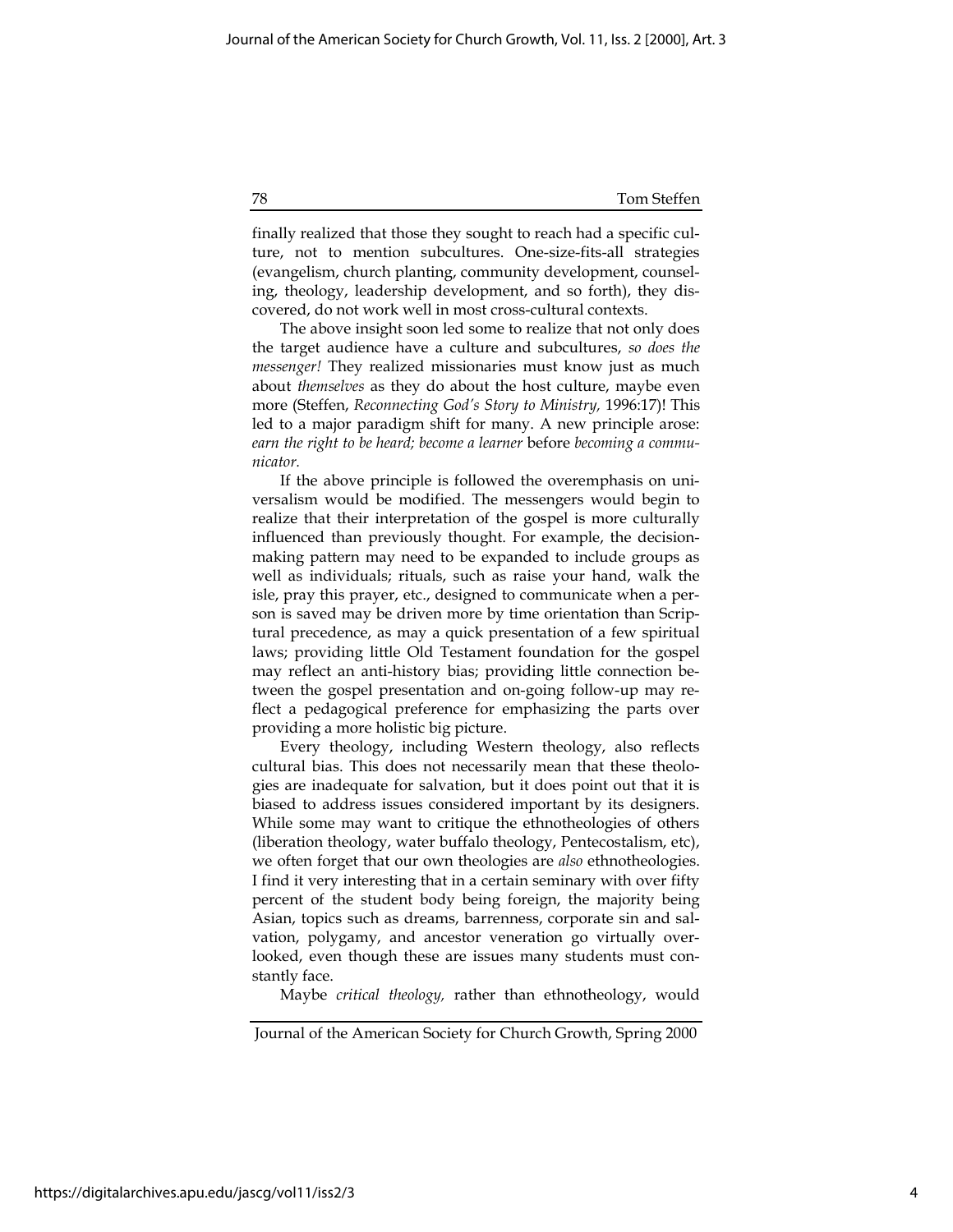## Response to Chuck Van Engen 79

help trainers and practitioners bring equilibrium to this overbalanced universal mentality. Critical theology recognizes that all theology is culturally biased and stands in constant need of reflection and refinement. Critical theology recognizes inquisitors can discover sufficient understanding of Scripture ("t") to gain a relationship with God, but cannot discover everything there is to know about God ("T"). Critical theology recognizes that the historical development of theology cannot be overlooked, yet remains responsive to local concerns as well. This global-local perspective of theology would expand, rather than constrict, our understanding of God. Critical theology has the potential to bring balance to all theologies, whether developed in the West, East, North or South.

#### Some Implications for the Church Growth Movement

Van Engen's article raises a number of questions for the American Church Growth Movement (ACGM) to consider; maybe even make agenda items for an annual meeting. First, how is American Church Growth defined? Is it basically limited to WASPS? The critiques of the various books by Church Growth authors would argue that little more than lip service is truly given to ethnicity. A too high view of universalism remains. McGravran words ring true even though I take them out of the context, substituting an organizational movement for society: "Until sharp definition has been made of each segment of a given society, precise thinking about it is impossible" (Understanding Church Growth, 1990:197). Going a step further, another question could be raised: What ethnicities are represented in the various offices held in the ACGM?

A second area for reflection surrounds multi-ethnic churches. What is an accurate profile of those who wish to plant such churches? For those who wish pastor them? How much energy does it require to keep multi-ethnic churches going in a voluntary organization due to all the cultural diversity represented? What kind of character, commitment, competencies, and training is necessary? What would the curricula look like? How does the multi-ethnic church differ from the following?

- M mono-culture church
- M mono-culture church extending crossculturally abroad
- M mono-culture church extending crossculturally at

Journal of the American Society for Church Growth, Spring 2000